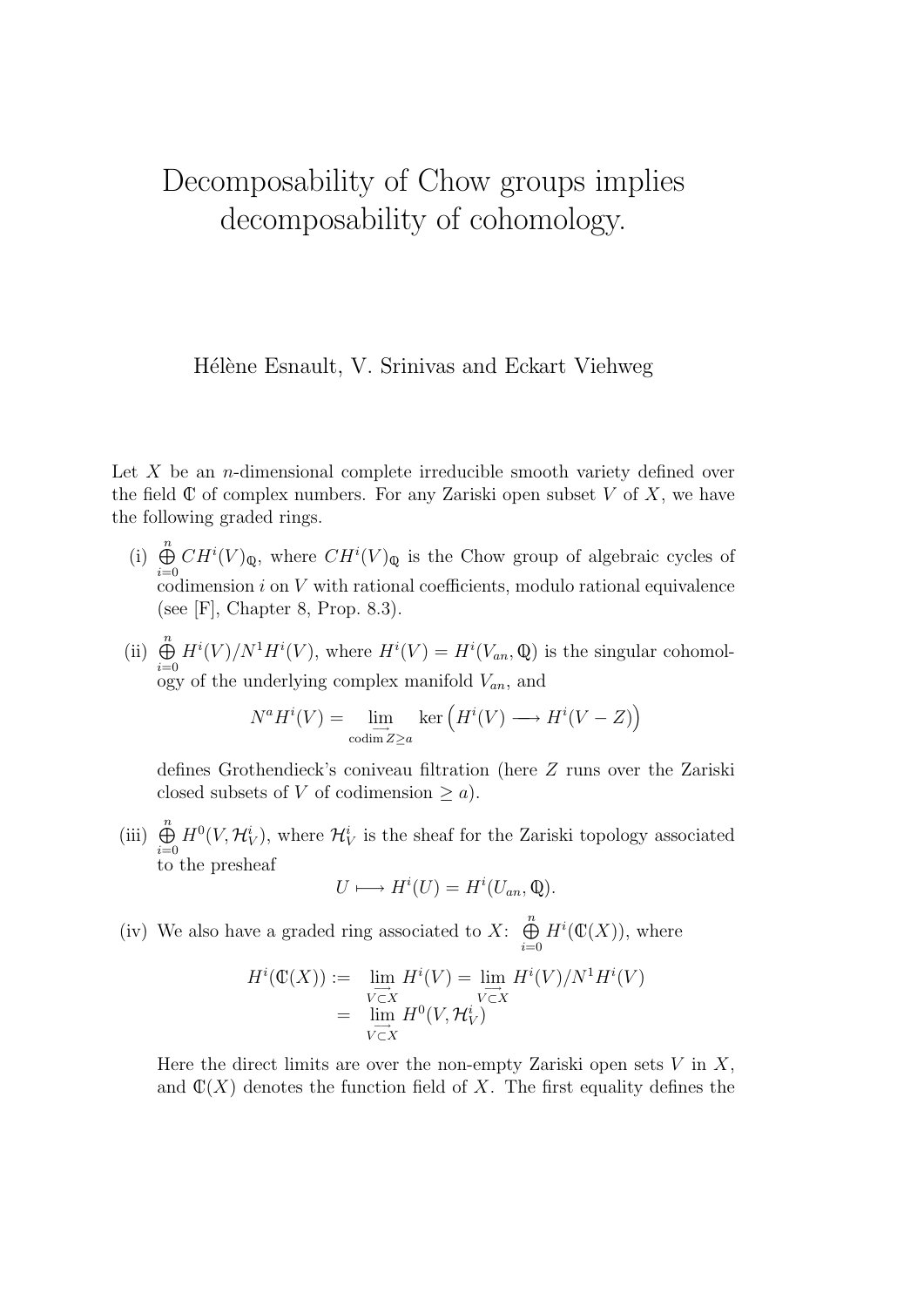cohomology of the function field; the right side of the equality is clearly a birational invariant of X.

In (ii), (iii), (iv) above, we consider only cohomology in degrees upto  $n$ , since the singular cohomology of an affine variety of dimension  $n$  vanishes in degrees larger than  $n$ , by the weak Lefschetz theorem (this implies that for any variety V of dimension n, we have  $H^{i}(V) = N^{1} H^{i}(V)$  for  $i > n$ ).

**Theorem 1** Let X be a smooth complete variety of dimension n over  $\mathbb{C}$ . Suppose there exists a non empty Zariski open subset  $V \subset X$ , and positive integers  $n_1, \ldots, n_r$  with  $\Sigma_i n_i = n$ , such that one of the following product maps is surjective:

$$
(i) \; CH^{n_1}(V)_{\mathbb{Q}} \otimes \cdots \otimes CH^{n_r}(V)_{\mathbb{Q}} \longrightarrow CH^n(V)_{\mathbb{Q}}
$$
  

$$
(ii) \; H^{n_1}(V)/N^1H^{n_1}(V) \otimes \cdots \otimes H^{n_r}(V)/N^1H^{n_r}(V) \longrightarrow H^n(V)/N^1H^n(V)
$$
  

$$
(iii) \; H^0(V, \mathcal{H}_V^{n_1}) \otimes \cdots \otimes H^0(V, \mathcal{H}_V^{n_r}) \longrightarrow H^0(V, \mathcal{H}_V^n)
$$

 $(iv)$   $H^{n_1}(\mathbb{C}(X)) \otimes \cdots \otimes H^{n_r}(\mathbb{C}(X)) \longrightarrow H^n(\mathbb{C}(X))$ 

Then the cup product map for the coherent cohomology

$$
H^{n_1}(X,\mathcal{O}_X) \otimes H^{n_2}(X,\mathcal{O}_X) \otimes \cdots \otimes H^{n_r}(X,\mathcal{O}_X) \longrightarrow H^n(X,\mathcal{O}_X) \qquad (*)
$$

is surjective.

The proof of (i) is motivated by Bloch's proof [B] of Mumford's theorem that for surfaces X with  $H^2(X, \mathcal{O}_X) \neq 0$ , the Chow group of 0-cycles  $CH^2(X)$ is not 'finite dimensional' (see also the 'metaconjecture' in Chapter 1 of [B2]). Many other variants of Bloch's method have been considered by several authors. The method involves the action of correspondences on the cohomology. At the referee's suggestion, we try to make this argument with some care, though this type of reasoning is well known to experts.

The proofs of (ii), (iii) and (iv) are a consequence of the mixed Hodge structure on the cohomology of the open sets V (see [D]). For  $V = X$ , the surjectivity of the map (ii) trivially implies that  $(*)$  is surjective, using the Hodge decomposition on cohomology, since the ring  $\oplus H^{i}(X, \mathcal{O}_{X})$  is a graded quotient of  $\oplus (H^i(X)/N^1H^i(X))\otimes \mathbb{C}.$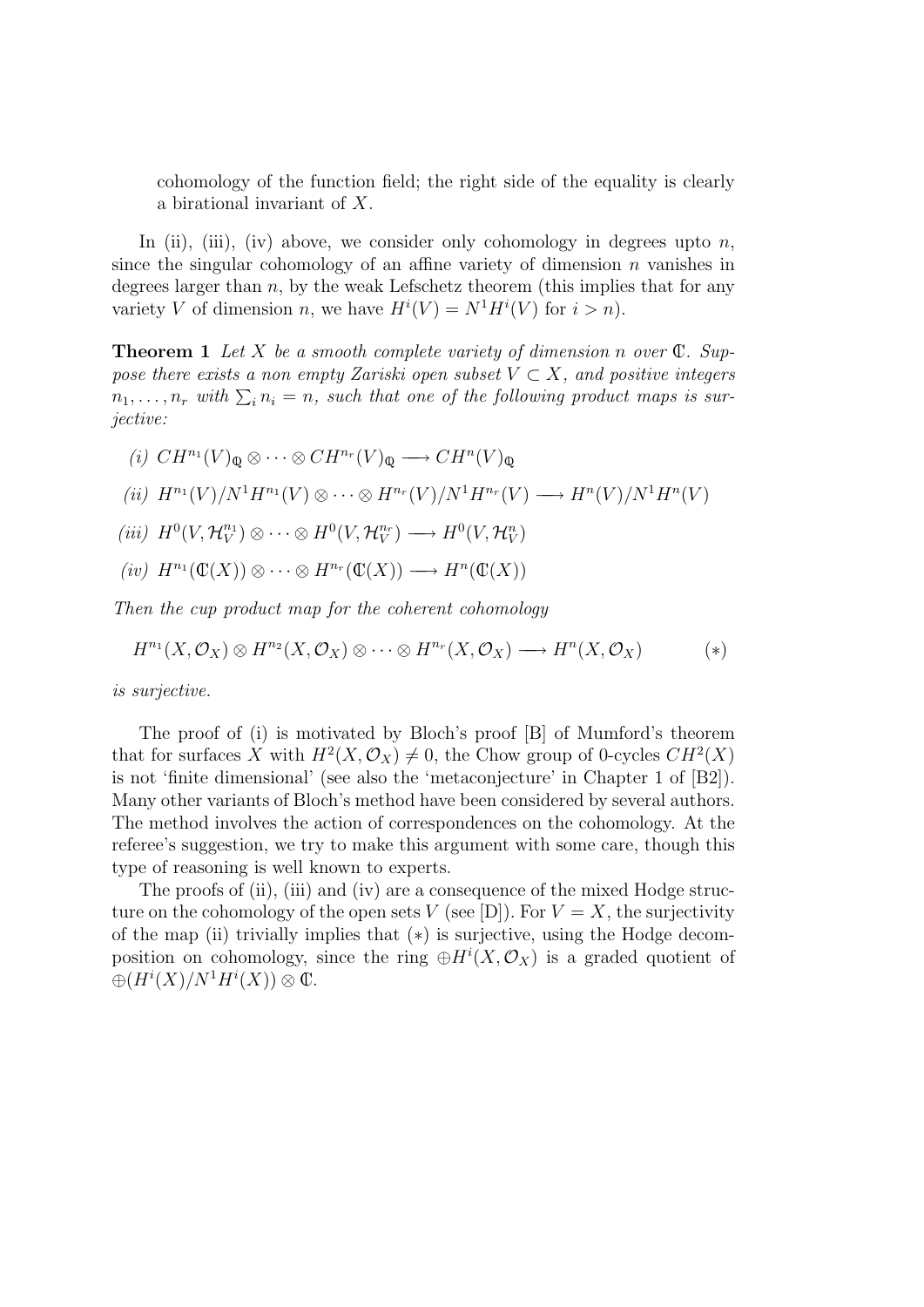## The proof of the theorem

We first discuss (i). Let  $C = X - V$ , and let  $k \subset \mathbb{C}$  be a countable algebraically closed field of definition of X, C and V. Let  $X_0$ ,  $C_0$ ,  $V_0$  be the corresponding models over k, and for any extension L of k, let  $X_L = X_0 \times_k L$ , etc. We embed  $k(X_0) \hookrightarrow \mathbb{C}$  as a k-subalgebra, and consider the generic point of  $X_0$  as a closed point  $\eta \in X_{k(X_0)}$ , hence as an element of  $CH^n(X_{k(X_0)})_{\mathbb{Q}}$ . By assumption, its image under the composite

$$
CH^n(X_{k(X_0)})_\mathbb{Q} \longrightarrow CH^n(X)_\mathbb{Q} \longrightarrow CH^n(V)_\mathbb{Q}
$$

decomposes as

$$
\sum_{\text{finite}} m_{n_1} \cdot \cdots \cdot m_{n_r}
$$

where  $m_{n_i} \in CH^{n_i}(V)_{\mathbb{Q}}$ . The  $m_{n_i}$  are defined over a subfield  $L \subset \mathbb{C}$  which is finitely generated over  $k(X_0)$ , and (see [B2], Lecture 1, Appendix, Lemma 3) the natural map

$$
CH^n(V_L)_{\mathbb{Q}} \longrightarrow CH^n(V)_{\mathbb{Q}}
$$

is injective, so

$$
\sum_{\text{finite}} m_{n_1} \cdot \dots \cdot m_{n_r} = [\eta] \tag{1}
$$

holds in  $CH^n(V_L)_{\mathbb{Q}}$ .

Let F be the algebraic closure of  $k(X_0)$  in L; since L is finitely generated over  $k(X_0)$ , F is a finite algebraic extension of  $k(X_0)$ . We can find a non-singular affine  $F$ -variety  $W$  with function field  $L$ . The graded ring

$$
\bigoplus_{i\geq 0} CH^i(V_L)
$$

is the direct limit of the graded rings

$$
\bigoplus_{i\geq 0} CH^i(V_F\times_F W'),
$$

where  $W'$  runs over the non-empty Zariski open sets in W (see [B2], Lecture 1, Appendix, Lemma 1). So after replacing  $W$  by a nonempty open subset, we may assume given classes  $m_{n_i} \in CH^{n_i}(V_F \times_F W)$  such that (1) holds in

$$
CH^n(V_F\times_F W)_{\mathbb{Q}},
$$

where  $[\eta]$  now denotes the image in  $CH^n(V_F \times_F W)_{\mathbb{Q}}$  of the earlier class

$$
[\eta] \in CH^n(V_{k(X_0)})_\mathbb{Q} \subset CH^n(V_F)_\mathbb{Q}.
$$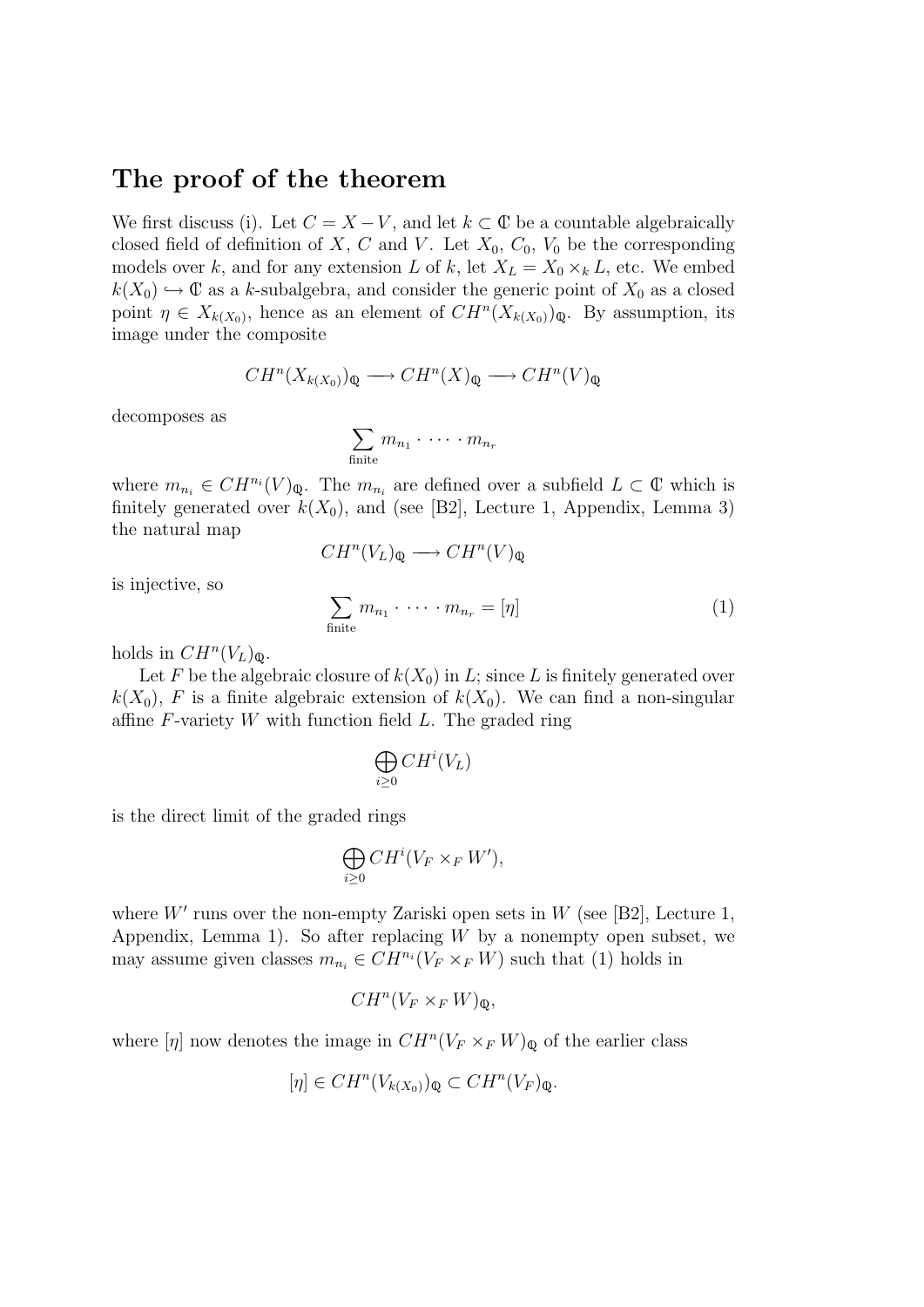Let  $P \in W$  be a closed point. Then there is a homomorphism of rings

$$
f^* : \bigoplus_{i \geq 0} CH^i(V_F \times_F W) \to \bigoplus_{i \geq 0} CH^i(V_F \times_F \text{Spec } F(P)),
$$

where  $f: V_F \times_F \text{Spec } F(P) \to V_F \times_F W$  is induced by the inclusion of P into W (f is a morphism of non-singular F-varieties, hence by  $[F]$ , Prop. 8.3, such a homomorphism  $f^*$  exists). Then  $f^*[\eta]$  is just  $[\eta]$  considered as an element of  $CH^n(V_{k(X_0)})_\mathbb{Q} \subset CH^n(V_{F(P)})_\mathbb{Q}$ . Hence

$$
\sum_{\text{finite}} f^*(m_{n_1}) \cdot \cdots \cdot f^*(m_{n_r}) = [\eta] \tag{2}
$$

holds in  $CH^n(V_{F(P)})_{\mathbb{Q}}$ , where  $f^*(m_{n_i}) \in CH^{n_i}(V_{F(P)})_{\mathbb{Q}}$ .

Hence, we are reduced to the situation when  $(1)$  holds, where L is a finite algebraic extension of  $k(X_0)$ , and  $m_{n_i} \in CH^i(V_L)_{\mathbb{Q}}$ .

By resolution of singularities, we can find a projective non-singular  $k$ -variety  $Z_0$ , together with a k-morphism  $\sigma_0 : Z_0 \to X_0$ , such that the induced map on function fields is the given inclusion  $k(X_0) \to L$ . Since L is a finite extension of  $k(X_0)$ , the morphism  $\sigma_0$  is generically finite.

The (flat) k-morphism Spec  $L \to Z_0$  given by the inclusion of the generic point gives rise to a natural surjective homomorphism of graded rings

$$
Cl: \bigoplus_{i\geq 0} CH^i(X_0 \times_k Z_0)_{\mathbb{Q}} \to \bigoplus_{i\geq 0} CH^n(V_L)_{\mathbb{Q}},
$$

such that if  $[\Delta_{\sigma_0}] \in CH^n(X_0 \times_k Z_0)_{\mathbb{Q}}$  is the class of the transposed graph of  $\sigma_0$ , then  $Cl([\Delta_{\sigma_0}])$  is just  $[\eta] \in CH^n(V_L)_{\mathbb{Q}}$ . The kernel of

$$
CH^n(X_0 \times_k Z_0)_{\mathbb{Q}} \to CH^n(V_L)
$$

consists of the subgroup generated by the classes supported on subsets of the form  $(C_0 \times_k Z_0) \cup (X_0 \times_k D_0)$ , as  $D_0$  runs over all proper subvarieties of  $Z_0$ (see [B2], Lecture 1, Appendix, Lemma 1, and  $[F]$ , Prop. 1.8). Thus we have an equation

$$
[\Delta_{\sigma_0}] - \sum M_{n_1} \cdot \cdots \cdot M_{n_r} = \gamma_0 + \delta_0
$$

in  $CH^n(X_0 \times_k Z_0)$ , where for some divisor  $D_0 \subset Z_0$ , we have

$$
M_{n_i} \in CH^{n_i}(X_0 \times_k Z_0)_{\mathbb{Q}}, \qquad M_{n_i} \mapsto m_{n_i} \in CH^{n_i}(V_L)_{\mathbb{Q}}
$$
  
\n
$$
\gamma_0 \in CH^n(X_0 \times_k Z_0)_{\mathbb{Q}}, \qquad \text{supp}\,\gamma_0 \subset C_0 \times_k Z_0
$$
  
\n
$$
\delta_0 \in CH^n(X_0 \times_k Z_0)_{\mathbb{Q}}, \qquad \text{supp}\,\delta_0 \subset X_0 \times_k D_0
$$

Thus if  $Z = Z_0 \times_k \mathbb{C}$ ,  $\sigma : Z \longrightarrow X$  the induced map,  $M'_{n_i} = (M_{n_i})_{\mathbb{C}}$ ,  $\gamma = (\gamma_0)_{\mathbb{C}}$ ,  $\delta = (\delta_0)_{\mathbb{C}}, C = (C_0)_{\mathbb{C}}, D = (D_0)_{\mathbb{C}}, \text{ then}$ 

$$
[\Delta_{\sigma}] - \sum M'_{n_1} \cdot \cdots \cdot M'_{n_r} = \gamma + \delta \tag{3}
$$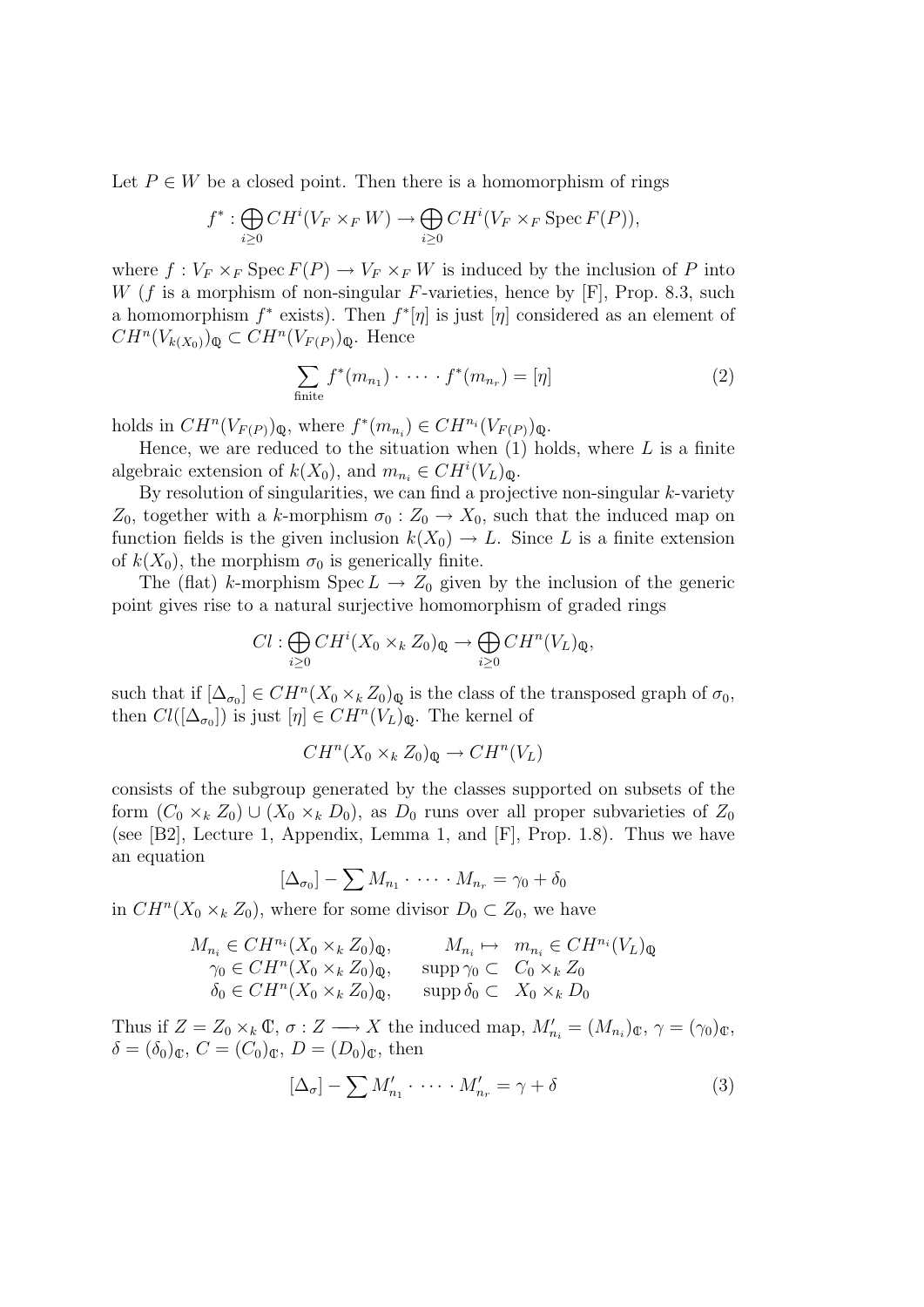in  $CH^n(X \times Z)_{\mathbb{Q}}$ , where  $\gamma$  is supported on  $C \times Z$ , and  $\delta$  is supported on  $X \times D$ (in the rest of this proof,  $\times$  denotes  $\times_{\mathbb{C}}$ ).

Elements of  $CH^n(X \times Z)_{\mathbb{Q}}$  act on  $H^n(X)$  as follows. First, there is a cycle class homomorphism of graded rings

$$
\bigoplus_{i\geq 0} CH^i(X \times Z) \to \bigoplus_{i\geq 0} H^{2i}(X \times Z)
$$

(see [F], Chapter 19, Cor. 19.2(b)). By [F], Prop. 16.1.2 and Example 19.2.7, an element  $\alpha \in CH^n(X \times Z)_{\mathbb{Q}}$  yields mappings

$$
\alpha_*: CH^i(X)_{\mathbb{Q}} \to CH^i(Z)_{\mathbb{Q}}, \qquad \alpha^*: CH^i(Z)_{\mathbb{Q}} \to CH^i(X)_{\mathbb{Q}}
$$

on Chow groups, and

$$
\alpha_* : H^i(X) \to H^i(Z), \qquad \alpha^* : H^i(Z) \to H^i(X)
$$

on cohomology, where if  $p: X \times Z \to X$ , and  $q: X \times Z \to Z$  are the projections, then  $\alpha_*(x) = q_*(p^*(x) \cup \alpha)$ , and  $\alpha^*(y) = p_*(q^*(y) \cup \alpha)$ . Since X, Z are proper and smooth over  $\mathbb{C}$ , the required operations exists on cohomology as well as Chow groups. Further, if  $\alpha$  is the class of the transposed graph of a morphism  $f: Z \to X$ , then  $\alpha_* = f^*$ , and  $\alpha^* = f_*$ , where  $f^*$  is the natural map on cohomology, and  $f_*$  is the Gysin map (see [F], Prop. 16.1.2 and Example 19.2.7).

On the level of cohomology, the Gysin (push forward) map

$$
q_*: H^m(X \times Z) \to H^{m-2n}(Z)
$$

is defined via Poincaré duality. As we see below, an equivalent (up to sign) description of  $q_*$  is as follows: one may use the Künneth isomorphism

$$
H^m(X \times Z) \cong \bigoplus_{i+j=m} H^i(X) \otimes H^j(Z)
$$

to project onto the summand  $H^{2n}(X) \otimes H^{m-2n}(Z)$ , and then use the canonical isomorphism  $\deg_X : H^{2n}(X) \stackrel{\cong}{\longrightarrow} \mathbb{Q}$  (for any non-singular projective variety T over  $\mathbb C$  of dimension d, let  $\deg_T: H^{2d}(T) \longrightarrow \mathbb Q$  denote the natural isomorphism). The map  $p_*$  is defined similarly.

To see that the two procedures for defining  $q_*$  are equivalent upto sign, note that the natural isomorphism (induced by  $\deg_{X\times Z}$ )

$$
H^{2n}(X)\otimes H^{2n}(Z)=H^{4n}(X\times Z)\stackrel{\cong}{\longrightarrow}\mathbb{Q}
$$

is the tensor product of the natural isomorphisms

$$
H^{2n}(X) \xrightarrow{\cong} \mathbb{Q}, \qquad H^{2n}(Z) \xrightarrow{\cong} \mathbb{Q}
$$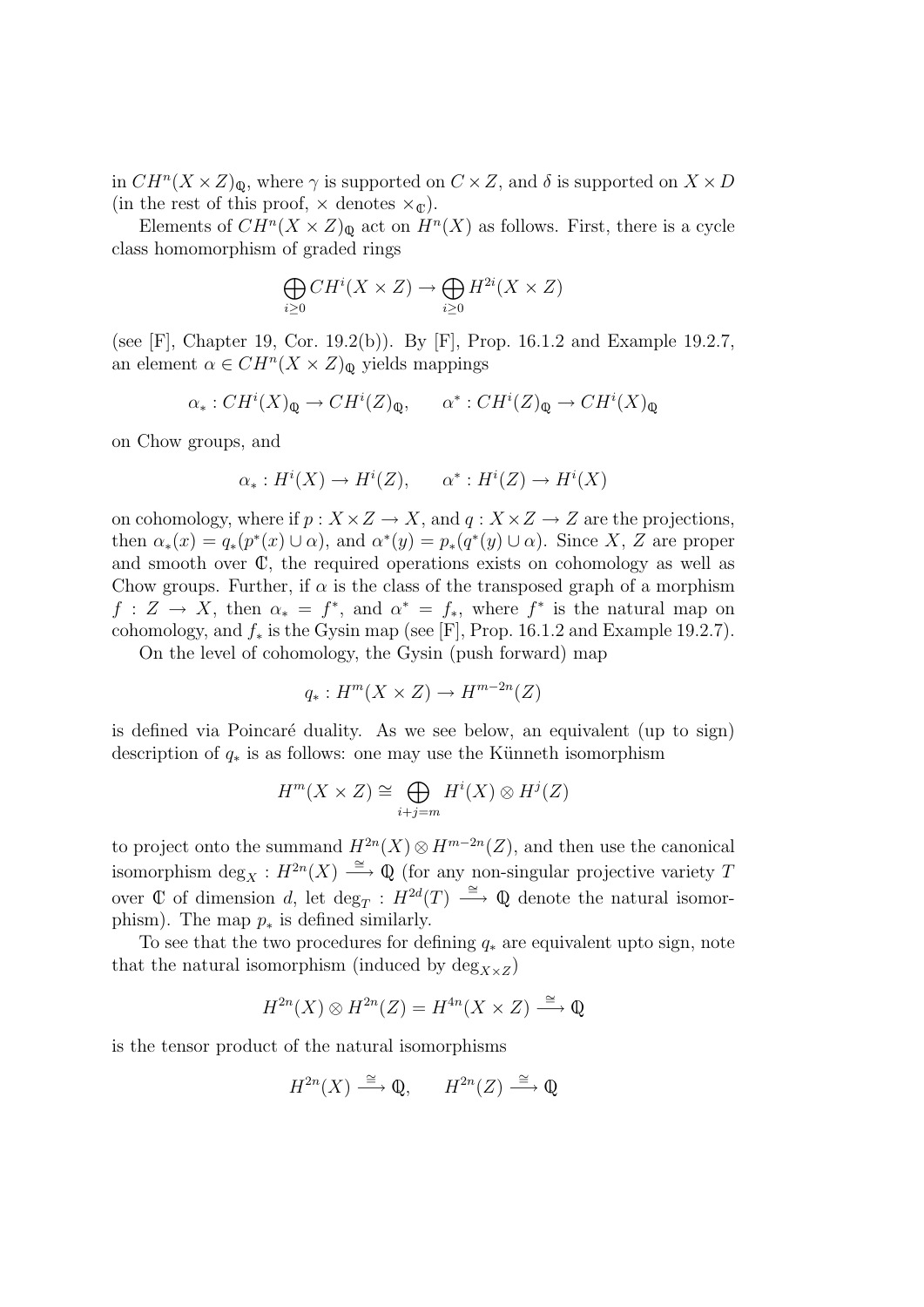(this is because a similar assertion is valid for integral cohomology – now we are comparing two isomorphisms  $\mathbb{Z} \otimes \mathbb{Z} \cong \mathbb{Z}$ , which are equal because the natural orientation on  $X \times Z$  is the product orientation of those on X and Z). Now if  $x \in H^m(X \times Z)$ , then  $q_*(x)$  defined via Poincaré duality is the unique element of  $H^{m-2n}(Z)$  such that for any  $x' \in H^{4n-m}(Z)$ , we have

$$
\deg_{X \times Z}(x \cup q^*(x')) = \deg_Z(q_*(x) \cup x').
$$

But  $x \cup q^*(x')$  depends only on the Künneth component of x in

$$
H^{2n}(X) \otimes H^{m-2n}(Z).
$$

If this Künneth component of x is  $\sum_j p^* x_j \cup q^* y_j$ , then

$$
x \cup q^*(x') = \pm \sum_j p^*(x_j) \cup q^*(y_j \cup x'),
$$

so that

$$
\deg_Z(q_*(x) \cup x') = \deg_{X \times Z}(x \cup q^*(x')) = \pm \sum_j \deg_X(x_j) \deg_Z(y_j \cup x').
$$

On the other hand, the second procedure for defining  $q_*(x)$  yields the element  $\sum_j \text{deg}_X(x_j) y_j$ , whose cup product with  $x'$  is  $\sum_j \text{deg}_X(x_j) (y_j \cup x')$ , which thus has the same image under  $\deg_Z$  as  $q_*(x) \cup x'$ , upto sign.

The cup product on the cohomology of  $X \times Z$  is compatible upto signs with the Künneth decomposition, and the cup products on the cohomology of  $X$  and  $Z$  respectively. This is because we may view the Künneth component

$$
H^i(X) \otimes H^j(Z) \subset H^{i+j}(X \times Z)
$$

as image of the mapping given by

$$
x\otimes y\mapsto p^*x\cup q^*y.
$$

Now our assertion follows because the cup product is functorial, associative, and commutative upto sign.

In particular, the action of  $\alpha \in H^{2n}(X \times Z)$  on  $H^n(X)$  (via  $\alpha_*$ ) or on  $H^n(Z)$ (via  $\alpha^*$ ) is determined by the Künneth component of  $\alpha$  in  $H^n(X) \otimes H^n(Z)$ . If  $\alpha = \sum_i p^* x_i \otimes q^* y_i$ , then

$$
\alpha^*(z) = \pm \sum_i \deg_Z(y_i \cup z) x_i,
$$

where  $y_i \cup z \in H^{2n}(Z)$ , and  $\deg_Z: H^{2n}(Z) \to \mathbb{Q}$  is the natural isomorphism.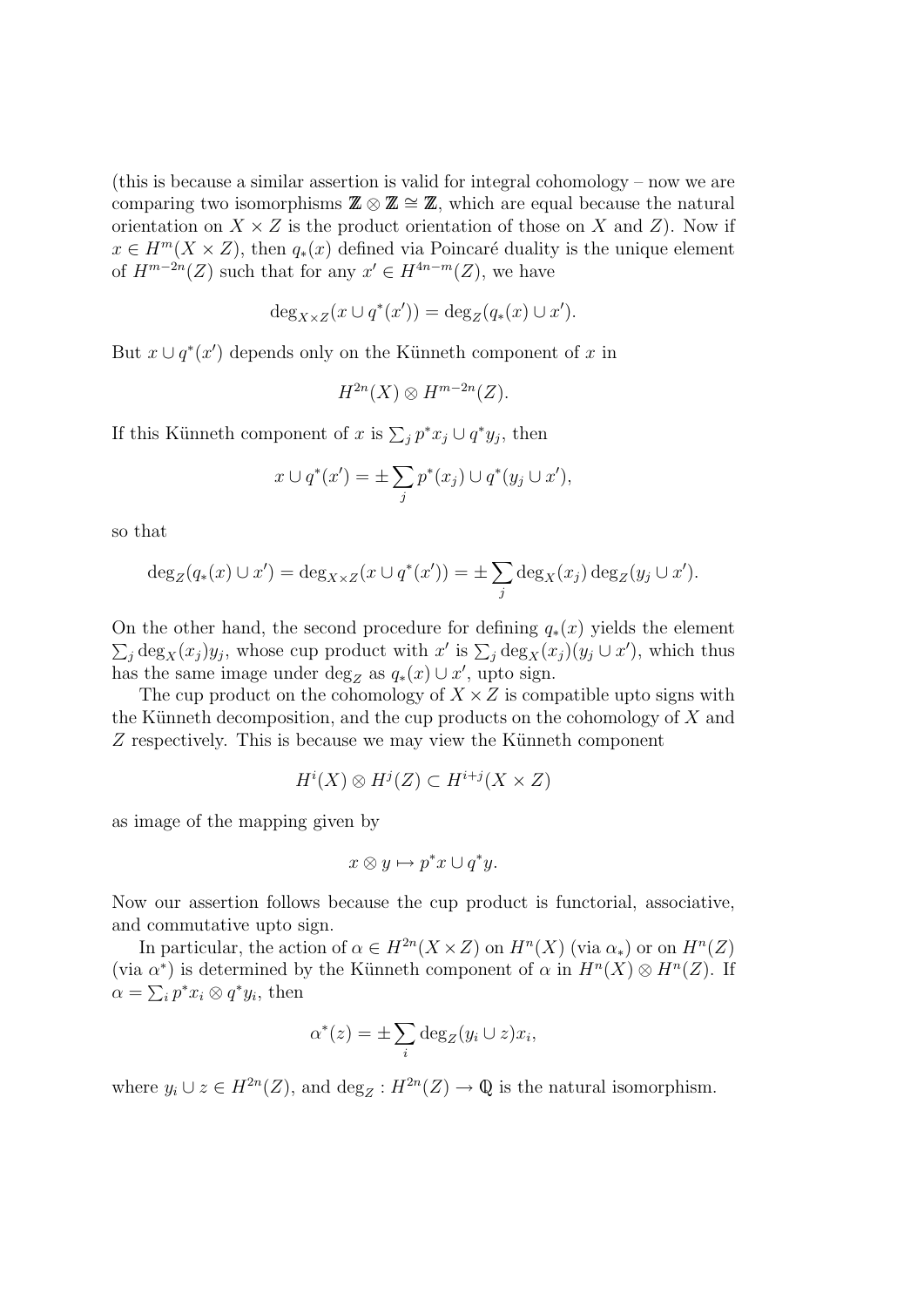The Künneth decomposition, as well as the action of classes of elements of  $CH^{n}(X \times Z)_{\mathbb{Q}}$  on cohomology, are compatible with the Hodge decompositions on the various cohomology groups. Hence for  $\alpha \in CH^n(X \times Z)_{\mathbb{Q}}$ , the map

$$
\alpha^*: H^n(Z, \mathbb{C})/F^1H^n(Z, \mathbb{C}) \to H^n(X, \mathbb{C})/F^1H^n(X, \mathbb{C})
$$

depends only on the image of the class of  $\alpha$  under the composite

$$
CH^n(X \times Z)_{\mathbb{Q}} \to H^{2n}(X \times Z, \mathbb{C}) \to H^n(X, \mathbb{C}) \otimes H^n(Z, \mathbb{C}) \to
$$
  

$$
H^n(X, \mathcal{O}_X) \otimes H^0(Z, \Omega^n_{Z/\mathbb{C}}).
$$

Here the last map is a tensor product of projections onto appropriate summands of the Hodge decompositions. This is because if  $y \in H<sup>n</sup>(X, \mathbb{C})$  is of Hodge type  $(p, q)$ ,  $z \in H^{n}(X, \mathcal{O}_{X})$  (*i.e.*, is of type  $(0, n)$ ), and  $x \in H^{n}(X, \mathcal{O}_{X})$ , then  $\deg_Z(y \cup z)x$  is 0, unless y has type  $(n, 0)$ . Let

$$
\sum_j t_j \otimes x_j \in H^n(X) \otimes H^n(X)
$$

be the Künneth component of type  $(n, n)$  of the diagonal of  $X \times X$ , whose inverse image

$$
\sum_i t_i \otimes \sigma^*(x_i) \in H^n(X) \otimes H^n(Z)
$$

is the Künneth component of type  $(n, n)$  of  $\Delta_{\sigma}$ . Then

$$
\sigma_* = [\Delta_\sigma]^* : H^n(Z, \mathbb{C}) \to H^n(X, \mathbb{C})
$$

is given by

$$
z \mapsto \sum_j \deg_Z(\sigma^* x_j \cup z) t_j.
$$

On the other hand, if  $\alpha_{n_i} \in H^{2n_i}(X \times Z)$  is the cohomology class of  $M'_{n_i}$ , then

$$
[M'_{n_1} \cdot \cdots \cdot M'_{n_r}]^* : H^n(Z) \to H^n(X)
$$

is determined by the  $(n, n)$ th Künneth component of the cohomology class  $\alpha_{n_1} \cup \cdots \cup \alpha_{n_r}$ . Further, the map on the Hodge components of type  $(0, n)$ 

$$
\xi = [M'_{n_1} \cdot \cdots \cdot M'_{n_r}]^* : H^n(Z, \mathcal{O}_Z) \to H^n(X, \mathcal{O}_X)
$$

depends only on the Hodge component of type  $(0, n) \otimes (n, 0)$  in

$$
H^n(X, \mathbb{C}) \otimes H^n(Z, \mathbb{C})
$$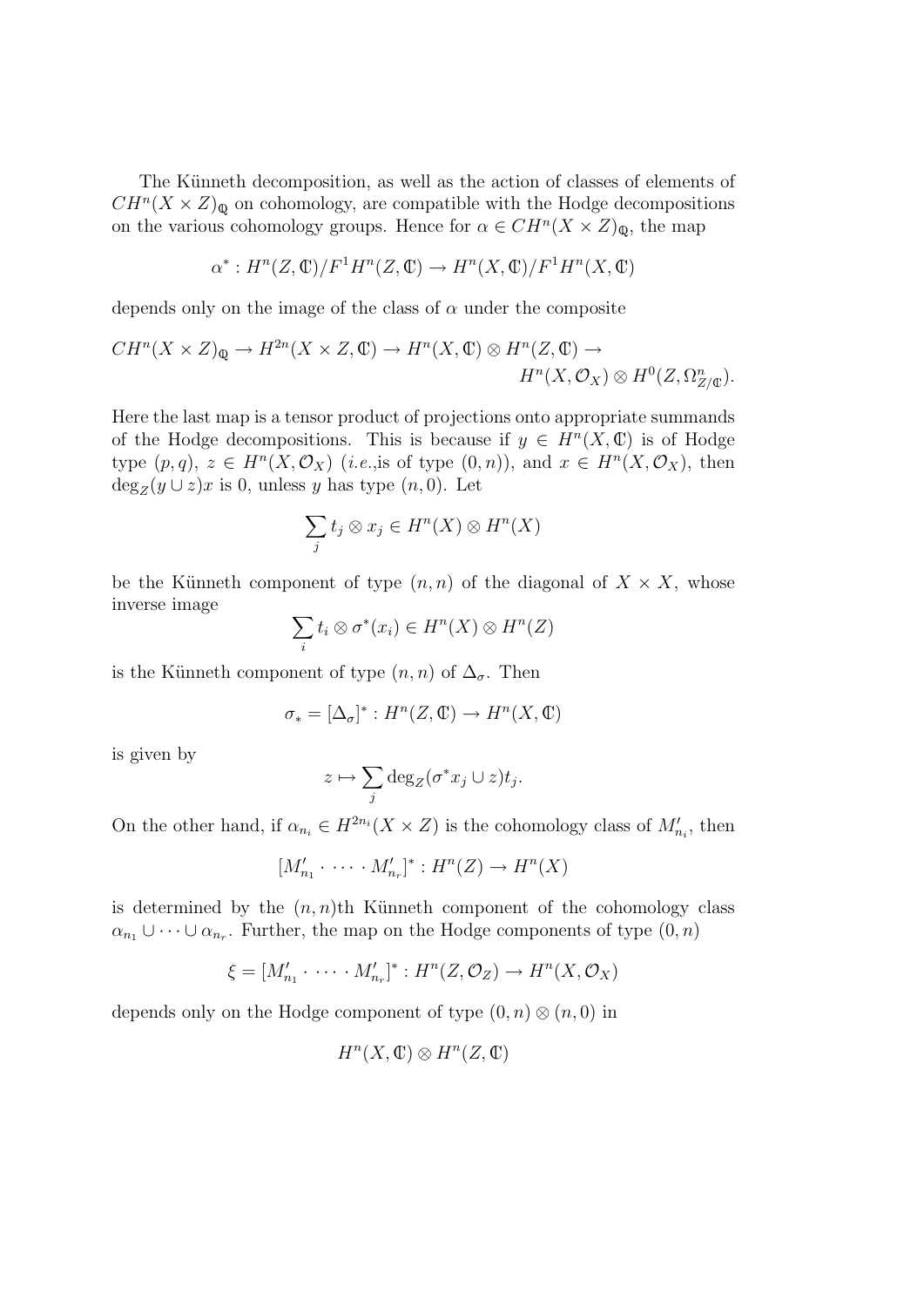of  $\alpha_{n_1} \cup \cdots \cup \alpha_{n_r}$ . This is just  $\alpha'_{n_1} \cup \cdots \cup \alpha'_{n_r}$ , where  $\alpha'_{n_i}$  is the Hodge component of  $\alpha_{n_i}$  in  $H^{n_i}(X, \mathcal{O}_X) \otimes H^0(Z, \Omega^{n_i}_{Z/\mathbb{C}})$ . Hence  $\xi$  is expressible in the form

$$
\xi(z) = \sum_{\text{finite}} \deg_Z(y_{n_1} \cup \cdots \cup y_{n_r} \cup z) z_{n_1} \cup \cdots \cup z_{n_r},
$$

for suitable  $y_{n_j} \in H^0(Z, \Omega^{n_j}_{Z/\mathbb{C}})$ , and  $z_{n_j} \in H^{n_j}(X, \mathcal{O}_X)$ . In particular,

 $\text{image } \xi \subset \text{image } (H^{n_1}(X, \mathcal{O}_X) \otimes \cdots \otimes H^{n_r}(X, \mathcal{O}_X) \longrightarrow H^n(X, \mathcal{O}_X)).$ 

The correspondence  $\gamma_*$  maps  $H^n(Z)$  into  $N^a H^n(X)$ , where a is the codimension of C in X, whereas  $\delta_*$  maps  $H^n(Z)$  into  $N^1H^n(X)$  (see [B], and [J], proof of  $(10.1)$ .

Hence on the Hodge components of type  $(0, n)$ , the map

$$
\sigma_*: H^n(Z, \mathbb{C}) \to H^n(X, \mathbb{C})
$$

maps  $H^n(Z, \mathcal{O}_Z)$  into

$$
\text{image }(H^{n_1}(X,\mathcal{O}_X)\otimes\cdots\otimes H^{n_r}(X,\mathcal{O}_X)\longrightarrow H^n(X,\mathcal{O}_X)).
$$

Finally, we note that  $\sigma_* \circ \sigma^* : H^n(X, \mathbb{C}) \to H^n(X, \mathbb{C})$  is multiplication by the degree of  $\sigma$ ; hence it is an isomorphism. Hence  $\sigma_*$  is surjective, *i.e.*,

$$
H^{n_1}(X,\mathcal{O}_X) \otimes \cdots \otimes H^{n_r}(X,\mathcal{O}_X) \longrightarrow H^n(X,\mathcal{O}_X)
$$

is surjective.

This proves that if the map (i) is surjective, so is the map  $(*)$ . Hence to complete the proof of the theorem, it suffices to show that if any of the maps (ii), (iii) or (iv) is surjective, so is  $(*)$ . From Hodge theory (see [D]), there is a surjection

$$
\theta_V: H^i(V) \otimes \mathbb{C} \longrightarrow H^i(X, \mathcal{O}_X)
$$

for any non empty Zariski open set  $V \subset X$ , which is compatible with cup products; this is just the quotient modulo the subspace  $F^1(H^i(V) \otimes \mathbb{C})$ , where  $F^{j}(H^{i}(V) \otimes \mathbb{C})$  is the Hodge filtration for Deligne's mixed Hodge structure on  $H^i(V)$ . Further, for any inclusion of Zariski open sets  $W \subset V \subset X$ , the triangle

$$
H^{i}(V) \otimes \mathbb{C} \longrightarrow H^{i}(W) \otimes \mathbb{C}
$$
  

$$
\xrightarrow{\theta_{V}}
$$
  

$$
H^{n}(X, \mathcal{O}_{X})
$$

commutes, by functoriality of the mixed Hodge structure.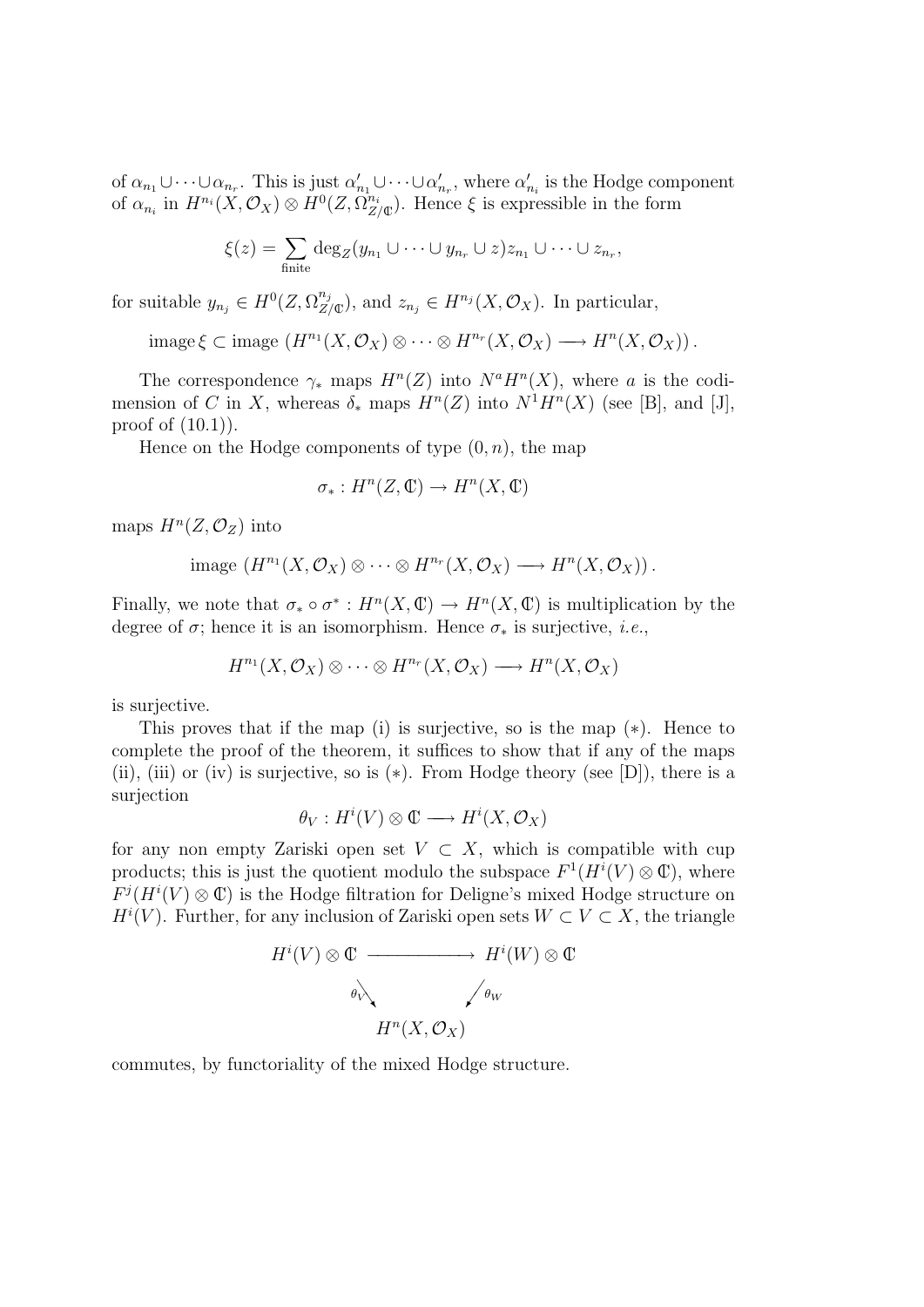Hence there is a commutative diagram of graded rings

$$
\bigoplus_{i=0}^{n} (H^{i}(V)/N^{1}H^{i}(V)) \otimes \mathbb{C} \longrightarrow \bigoplus_{i=0}^{n} H^{0}(V, \mathcal{H}_{V}^{i}) \otimes \mathbb{C} \longrightarrow \bigoplus_{i=0}^{n} H^{i}(\mathbb{C}(X)) \otimes \mathbb{C}
$$
  

$$
\bigoplus_{i=0}^{n} H^{i}(X, \mathcal{O}_{X})
$$

where  $\alpha$ ,  $\beta$  and  $\gamma$  are induced by the  $\theta_W$  for all open  $W \subset V$ , and are all surjective (incidentally the horizontal maps are known to be injective by [BO]). The surjections  $\alpha$ ,  $\beta$  and  $\gamma$  immediately imply that if the maps in (ii), (iii) or (iv) respectively are surjective, then so is  $(*)$ .

From the formulation of the proof, it appears that (ii), (iii) and (iv) are directly related to (\*) via the maps  $\alpha$ ,  $\beta$  and  $\gamma$ , while the relation between (i) and (∗) is indirect. It is possible to give another proof (which is really more or less a reformulation of the old one) which looks more like the proof in the other three cases, as follows.

We make use of the existence of a cycle class homomorphism

$$
\bigoplus_{i=0}^n CH^i(X)_{{\mathbb Q}} \longrightarrow \bigoplus_{i=0}^n H^i(X, \Omega^i_{X/{\mathbb Z}}),
$$

where  $\Omega^i_{X/\mathbb{Z}}$  is the sheaf of absolute Kähler *i*-forms (see [S], for example; the proof below is motivated by the proof in [S] of the infinite dimensionality theorem for zero cycles). If  $k$ ,  $X_0$  are as in the proof above, this induces a ring homomorphism

$$
\bigoplus_{i=0}^n CH^i(X)_{\mathbb{Q}} \longrightarrow \bigoplus_{i=0}^n H^i(X, \Omega^i_{X/X_0}) = H^i(X_0, \mathcal{O}_{X_0}) \otimes_k \Omega^i_{\mathbb{Q}/k}.
$$

Suppose  $l : H<sup>n</sup>(X_0, \mathcal{O}_{X_0}) \longrightarrow k$  is a non-zero linear functional such that the composite

$$
H^{n_1}(X_0, \mathcal{O}_{X_0}) \otimes \cdots \otimes H^{n_r}(X_0, \mathcal{O}_{X_0}) \longrightarrow H^n(X_0, \mathcal{O}_{X_0}) \stackrel{l}{\longrightarrow} k
$$

is zero. Then the induced homomorphism

$$
CH^{n_1}(X)_{\mathbb{Q}} \otimes \cdots \otimes CH^{n_r}(X)_{\mathbb{Q}} \longrightarrow CH^n(X)_{\mathbb{Q}} \longrightarrow H^n(X_0, \mathcal{O}_{X_0}) \otimes_k \Omega_{\mathbb{Q}/k}^n
$$
  

$$
\downarrow \downarrow \downarrow \downarrow
$$
  

$$
\Omega_{\mathbb{Q}/k}^n
$$

clearly vanishes. We claim that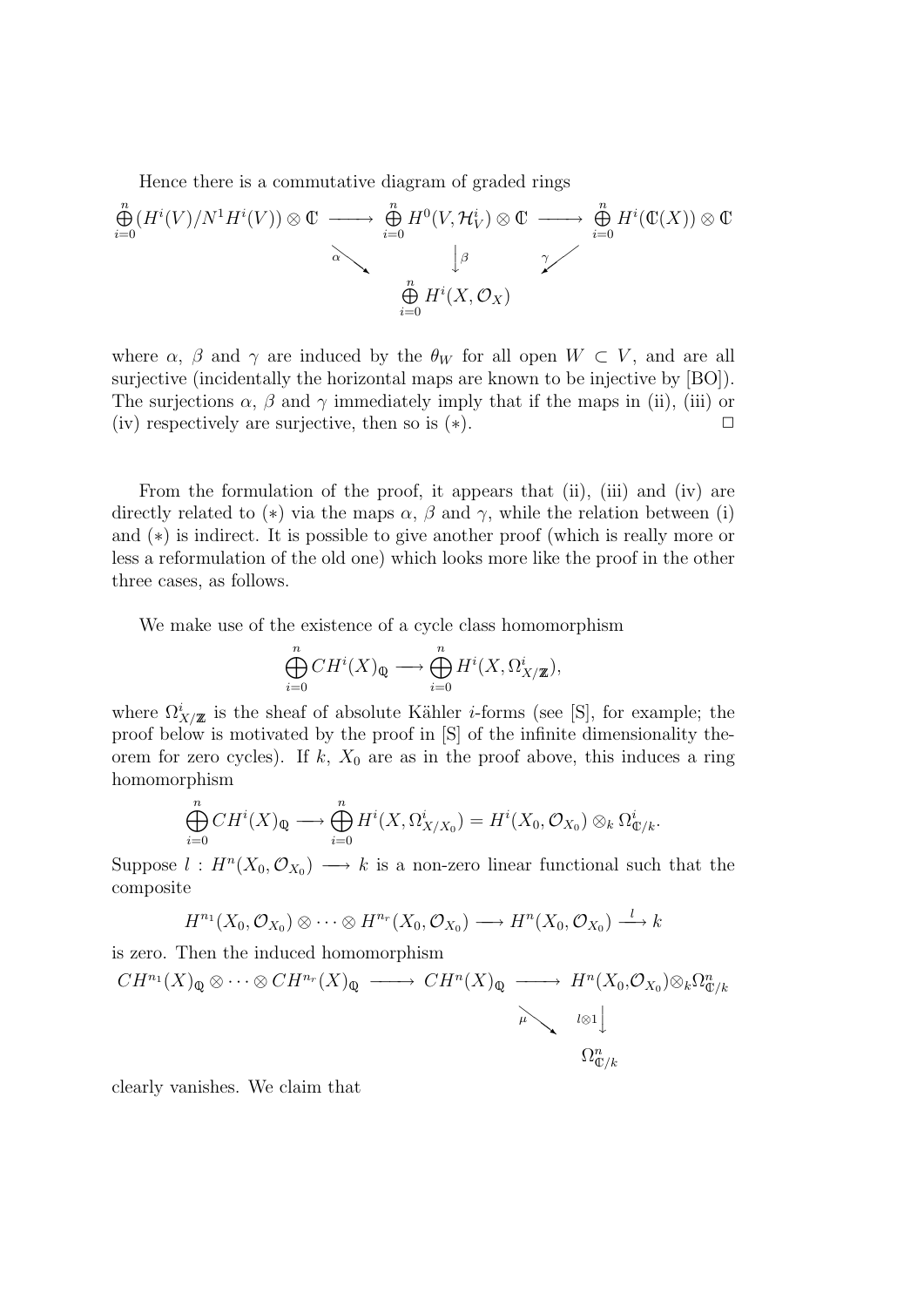(a) for any  $P \in C$ ,  $[P] \in CH^n(X)_{\mathbb{Q}}$  lies in the kernel of the map (defined above using the functional  $l$ )

$$
\mu: CH^n(X)_{\mathbb{Q}} \longrightarrow \Omega_{\mathbb{C}/k}^n
$$

(b) if  $k(X_0) \hookrightarrow \mathbb{C}$  yields the point  $\eta \in X$ , corresponding to the generic point of  $X_0$ , then  $\mu([\eta]) \neq 0$ .

These properties follow from certain properties of the cycle map

$$
CH^n(X)_{\mathbb{Q}} \longrightarrow H^n(X_0, \mathcal{O}_{X_0}) \otimes_k \Omega_{\mathbb{C}/k}^n,
$$

discussed below. If  $P \in X$  has ideal sheaf I, then there is an exact sequence

$$
I/I^2 \xrightarrow{\psi} \Omega^1_{X/X_0} \otimes \mathcal{O}_P \longrightarrow \Omega^1_{P/X_0} \longrightarrow 0. \tag{4}
$$

The image of  $\wedge^n \psi$  under the composite

$$
\text{Hom}(\text{A}^n I/I^2, \Omega^n_{X/X_0} \otimes \mathcal{O}_P) \cong \text{Ext}^n_X(\mathcal{O}_P, \Omega^n_{X/X_0}) \longrightarrow H^n_P(X, \Omega^n_{X/X_0}) \longrightarrow
$$
  

$$
\longrightarrow H^n(X, \Omega^n_{X/X_0}) = H^n(X_0, \mathcal{O}_{X_0}) \otimes \Omega^n_{\mathbb{C}/k}
$$

is the cycle class of  $P$  (this follows from the definition of the cycle class given in [S]). If  $Q \in X_0$  is the image of P (note that Q need not be a closed point), then the sequence (4) may be rewritten as

$$
\mathbb{C}^n \xrightarrow{\psi} \Omega^1_{\mathbb{C}/k} \xrightarrow{\chi} \Omega^1_{\mathbb{C}/k(Q)} \longrightarrow 0
$$

where  $\chi$  is the natural surjection. Thus

$$
rank \psi = \text{tr.deg.} (k(Q)/k).
$$

Hence if  $P \in C$ , so that  $Q \in C_0 \subset X_0$  but  $C_0 \neq X_0$ , then rank  $\psi < n$ , and  $\bigwedge^n \psi = 0$ . This proves (a).

Secondly the linear functional

$$
l: H^n(X_0, \mathcal{O}_{X_0}) \longrightarrow k
$$

is determined, via Serre duality, by a unique  $\omega \in H^0(X_0, \Omega^n_{X_0/k})$ . The embedding  $k(X_0) \hookrightarrow \mathbb{C}$  used to determine  $\eta \in X$  also yields an embedding

$$
H^0(X_0, \Omega^n_{X_0/k}) \hookrightarrow \Omega^n_{k(X_0)/k} \hookrightarrow \Omega^n_{\mathbb{C}/k},
$$

and it is shown in [S] that  $\mu(\eta)$  is the image of  $\omega$  under this map. In particular it is non-zero.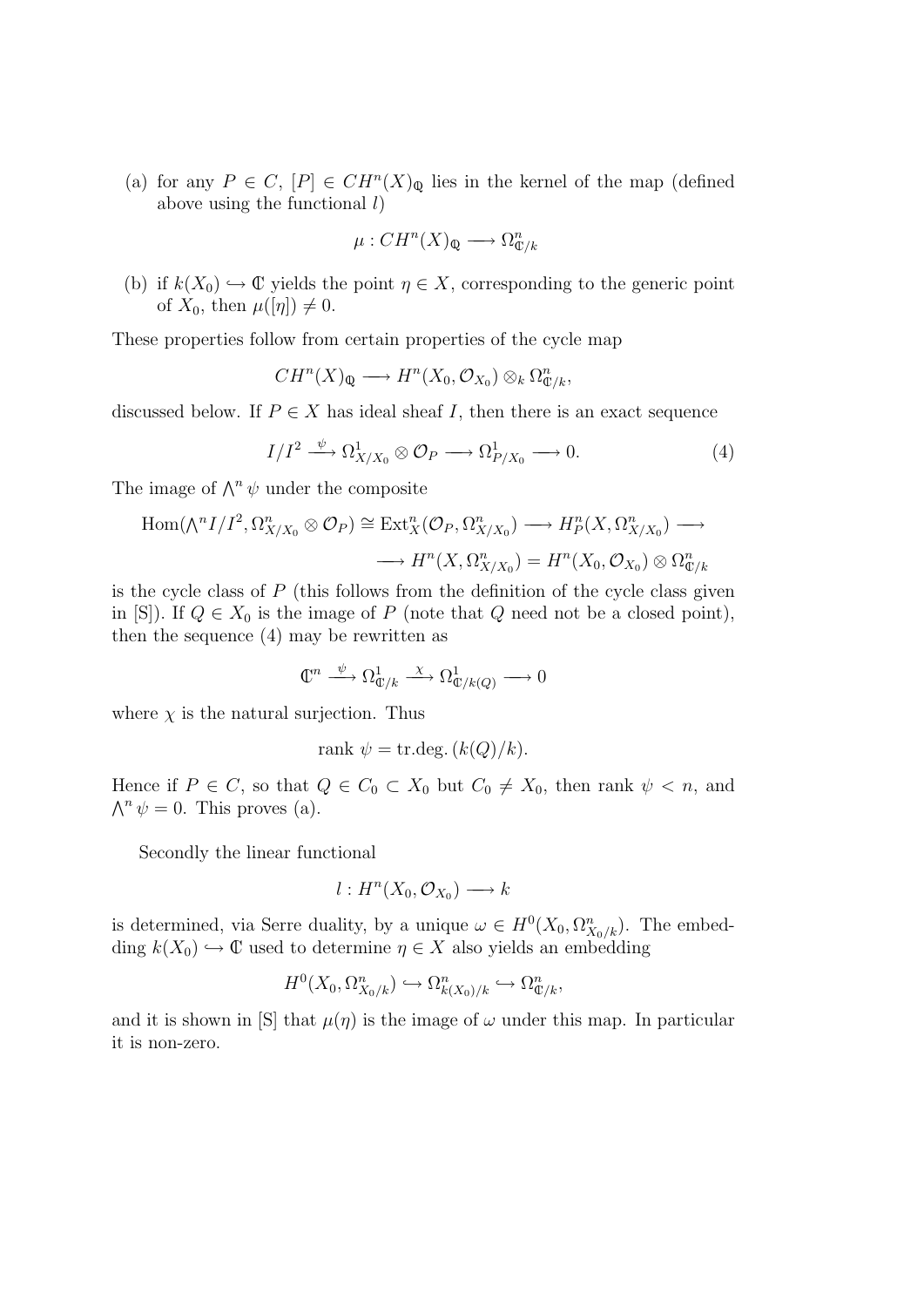## Further remarks

- 1. The theorem has been stated in the present form, as urged by the referee. However, possible applications would seem to be in the direction that if the cup product on coherent cohomology is not surjective, then none of the other products (i)-(iv) is surjective. This is because it is presumably easier to directly compute the cup product on coherent cohomology than to compute any of the products (i)-(iv), in most situations.
- 2. One might hope (this is consistent with the philosophy outlined in [B2], Chapter 1) that if

$$
H^{n_1}(X)/N^1H^{n_1}(X)\otimes\cdots\otimes H^{n_r}(X)/N^1H^{n_r}(X)\longrightarrow H^n(X)/N^1H^n(X)
$$

is not surjective, then for any non empty open set  $V \subset X$ ,

$$
CH^{n_1}(V)_{\mathbb{Q}} \otimes \cdots \otimes CH^{n_r}(V)_{\mathbb{Q}} \longrightarrow CH^{n}(V)_{\mathbb{Q}}
$$

is not surjective. In an earlier version of the paper, the authors had claimed to prove this, but the argument was found to be incomplete. This statement is purely algebraic, and suggests an analogous theorem in arbitrary characteristics, if we interpret  $H^{i}(X)$  as a suitable *l*-adic cohomology group, equipped with Grothendieck's coniveau filtration, defined as before.

However, note that if (∗) is surjective, then the image of

$$
H^{n_1}(X) \otimes \cdots \otimes H^{n_r}(X) \to H^n(X)
$$

is a  $\mathbb Q$ -Hodge substructure, which after tensoring with  $\mathbb C$ , maps onto  $H^{(0,n)}(X)$ . Hence this image maps onto the smallest quotient Hodge structure with the same space  $H^{(0,n)}$ . According to Grothendieck's generalized Hodge conjecture, this smallest quotient is just  $H^{n}(X)/N^{1}H^{n}(X)$ . Thus the surjectivity of the map in (ii) for  $V = X$  is conjecturally equivalent to that of  $(*).$ 

3. Of course, it would be very interesting to have information in the converse direction to the theorem. For example, for  $n = 2$  and surfaces of general type for which  $H^2(X, \mathcal{O}_X) = 0$ , one also knows that  $H^1(X, \mathcal{O}_X) = 0$ , so that  $CH<sup>1</sup>(X) = Pic(X)$  is a finitely generated abelian group. Now the implication (*i*)  $\implies$  (\*) is equivalent to Bloch's conjecture that  $CH^2(X) =$ **Z**. (Here and below, by '(i)' or '(\*)' we mean the surjectivity of the corresponding map, for some choices of  $n_1, \ldots, n_r$ ; these choices will be fixed in each discussion.) This is because the subgroup of  $CH<sup>2</sup>(X)$  of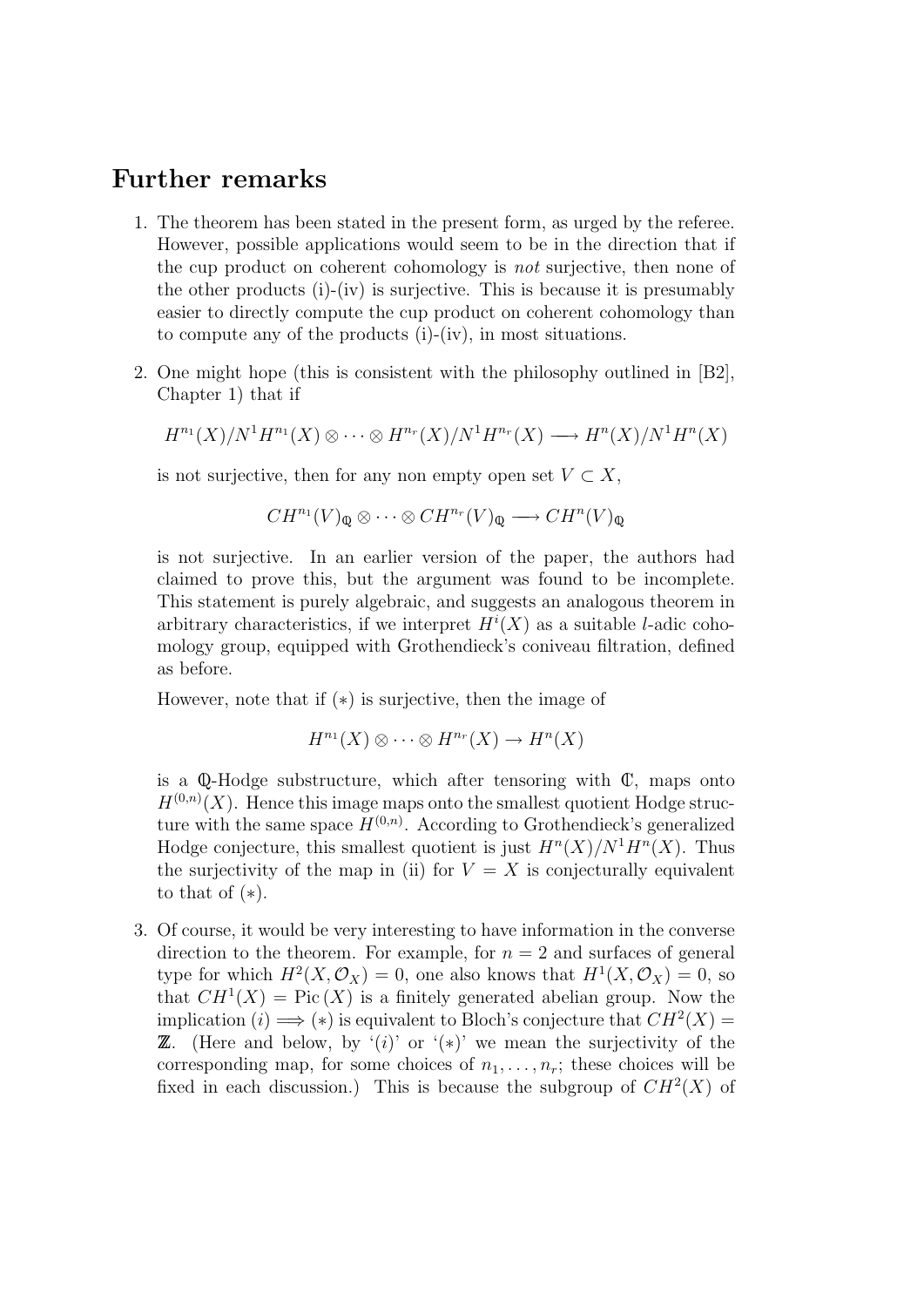cycles of degree 0 is a divisible group ([B2], Lemma 1.3), so if it is finitely generated, it must be 0. Note that  $(*)$  and  $(ii)$  are equivalent for surfaces; a generalisation of Bloch's conjecture is the assertion that  $(ii) \Longrightarrow (i)$ .

However,  $(*) \implies (iii)$  is false in general. If X is the Jacobian of a general curve of genus 3, then the natural map

$$
H^i(X, \mathbb{Q}) \longrightarrow H^0(X, \mathcal{H}_X^i)
$$

is surjective for  $i \leq 2$ , while the cokernel for  $i = 3$  is the Griffiths group of codimension 2 cycles (with rational coefficients) homologous to 0 modulo algebraic equivalence, by results of [BO]. But Ceresa [C] has shown that this Griffiths group is a non-zero  $\mathbb Q$ -vector space. Hence the map *(iii)* is not surjective, while  $(*)$  (and even  $(i)$ ) is always surjective on an abelian variety (see [B3]).

We do not know an example where the map  $(iv)$  is known to be surjective.

4. In contrast to the situation in  $(iv)$ , Bloch (see [B2], 5.12) wonders whether the graded ring

$$
\bigoplus_{i=0}^{n} H^{i}(\mathbb{C}(X), \mathbb{Z}/m\mathbb{Z}) = \lim_{\substack{\longrightarrow \\ V \subset X}} \bigoplus_{i=0}^{n} H^{i}(V_{an}, \mathbb{Z}/m\mathbb{Z})
$$

is generated by  $H^1(\mathbb{C}(X), \mathbb{Z}/m\mathbb{Z})$  as a  $\mathbb{Z}/m\mathbb{Z}$ -algebra. If  $n = 2$ , this is known, from the Merkurjev-Suslin theorem, and Bloch *(loc. cit.)* states that

$$
H^1(\mathbb{C}(X), \mathbb{Z}/m\mathbb{Z})^{\otimes n} \longrightarrow H^n(\mathbb{C}(X), \mathbb{Z}/m\mathbb{Z})
$$

is always surjective. More generally, Kato has conjectured that for any field K containing a primitive  $l<sup>th</sup>$  root of unity, the Galois cohomology ring with  $\mathbb{Z}/l\mathbb{Z}$  coefficients,  $l \neq \text{char } K$ , is generated by  $H^1(K, \mathbb{Z}/l\mathbb{Z})$ .

One may be tempted to argue using inverse limits that in view of the above conjectures, one should expect that

$$
\bigoplus_{i=0}^{n} H^{i}(\mathbb{C}(X), \mathbb{Q}_{l}) = \bigoplus_{i=0}^{n} H^{i}(\mathbb{C}(X), \mathbb{Q}) \otimes \mathbb{Q}_{l}
$$

is generated by  $H^1(\mathbb{C}(X),\mathbb{Q}_l)$  as a  $\mathbb{Q}_l$ -algebra. However, the inverse systems

$$
\{H^i(\mathbb{C}(X),\mathbb{Z}/l^m\mathbb{Z})\}_{m\geq 1}
$$

do not satisfy the Mittag-Leffler condition, so the surjectivity of multiplication maps need not be preserved under taking inverse limits.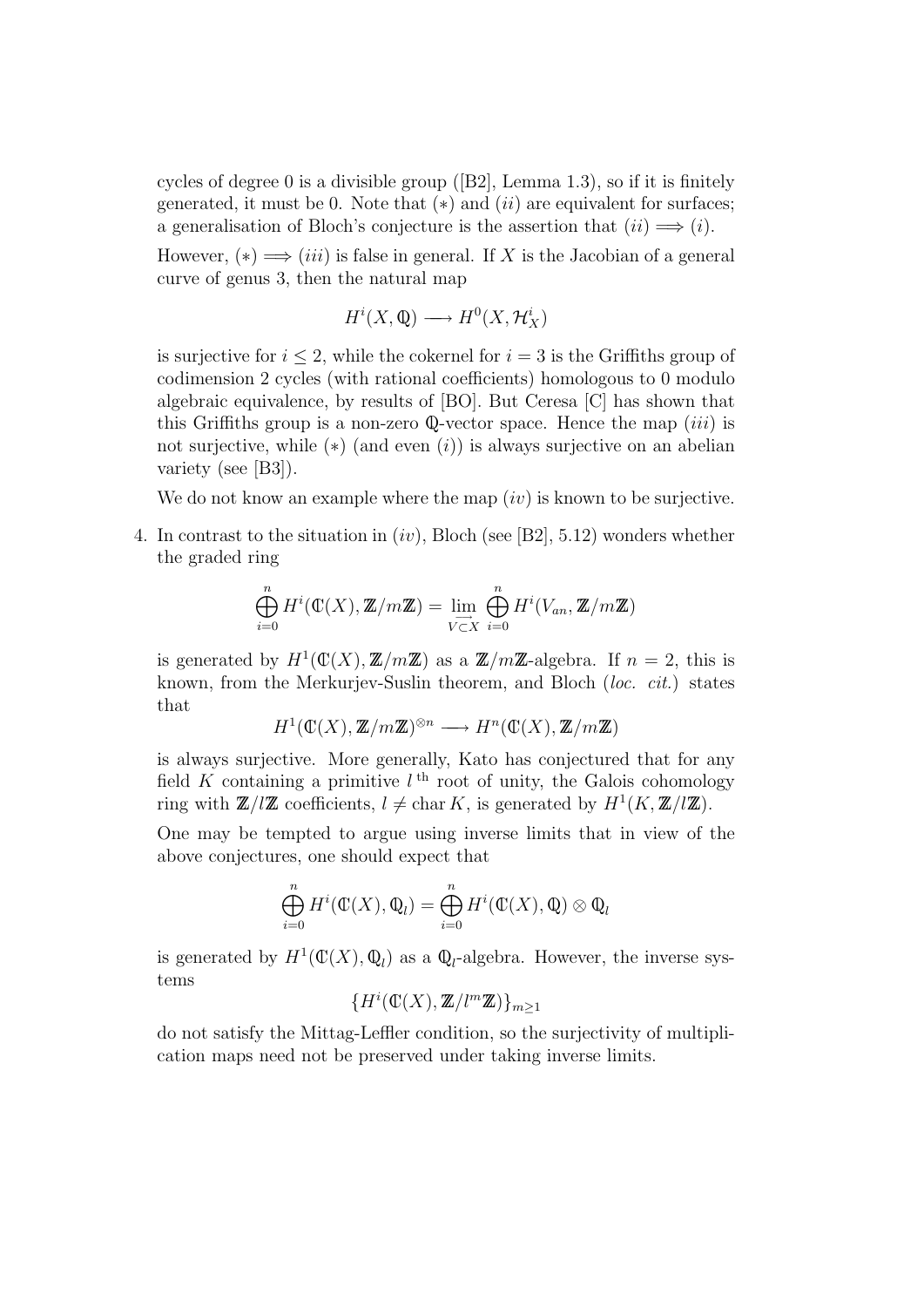5. If  $R = \bigoplus_{n=1}^{n} R_i$  is a graded Q-algebra, define  $x \in R_n$  to be *r*-decomposable if there is an expression

$$
x = \sum_{i=1}^{r} x_i y_i
$$

where the  $x_i, y_i \in R$  are homogeneous of degree > 0. If x is not rdecomposable, we say that  $x$  is  $r$ -indecomposable.

Nori  $[N]$  has shown that if X is a proper smooth variety of dimension n over  $\mathbb C$  with  $H^n(X, \mathcal O_X) \neq 0$ , then for any non-empty open subset  $V \subset X$ and any  $r > 0$ ,  $CH<sup>n</sup>(V)<sub>Q</sub>$  contains elements which are r-indecomposable in  $\bigoplus_i CH^i(V)_{\mathbb{Q}}$ . Nori's proof involves an argument analogous to the second proof of  $(i) \Rightarrow (*)$  using the cycle class.

In a similar vein, suppose X is a smooth proper variety of dimension  $n$ over a universal domain  $\Omega$ , such that  $H_{\text{\'et}}^n(X, \mathbb{Q}_l) \neq N^1 H_{\text{\'et}}^n(X, \mathbb{Q}_l)$ . Then one may raise the following questions.

- (1) For any non-empty open set  $V \subset X$  and any  $r > 0$ , does  $CH<sup>n</sup>(V)_{\mathbb{Q}}$ contain r-indecomposable elements?
- (2) Does  $H_{\text{\'et}}^n(\Omega(X),\mathbb{Q}_l)$  contain elements which are *r*-indecomposable in

$$
\bigoplus_i H^i_{\text{\'et}}(\Omega(X),\mathbb{Q}_l),
$$

for each  $r > 0$ ? Is this true at least when  $\Omega = \mathbb{C}$  and  $H^n(X, \mathcal{O}_X) \neq 0$ ?

## References

- [B] Bloch, S.: On an argument of Mumford in the theory of algebraic cycles, Géométrie Algébrique (Ed.: A. Beauville), Angers 1979, 217 - 221, Sijthoff & Noordhoff.
- [B2] Bloch, S.: Lectures on Algebraic Cycles, Duke Univ. Math. Series IV, Durham, N.C., 1980.
- [B3] Bloch, S.: Some elementary theorems about algebraic cycles on abelian varieties, Invent. Math. 37 (1976), 215-228.
- [BO] Bloch, S., Ogus, A.: Gersten's conjecture and the homology of schemes, Ann. Sci. E.N.S., 7 (1974), 181 - 201.
- [C] Ceresa, G.: C is not algebraically equivalent to  $C^-$  in its Jacobian, Ann. of Math. 117 (1983), 285 - 291.